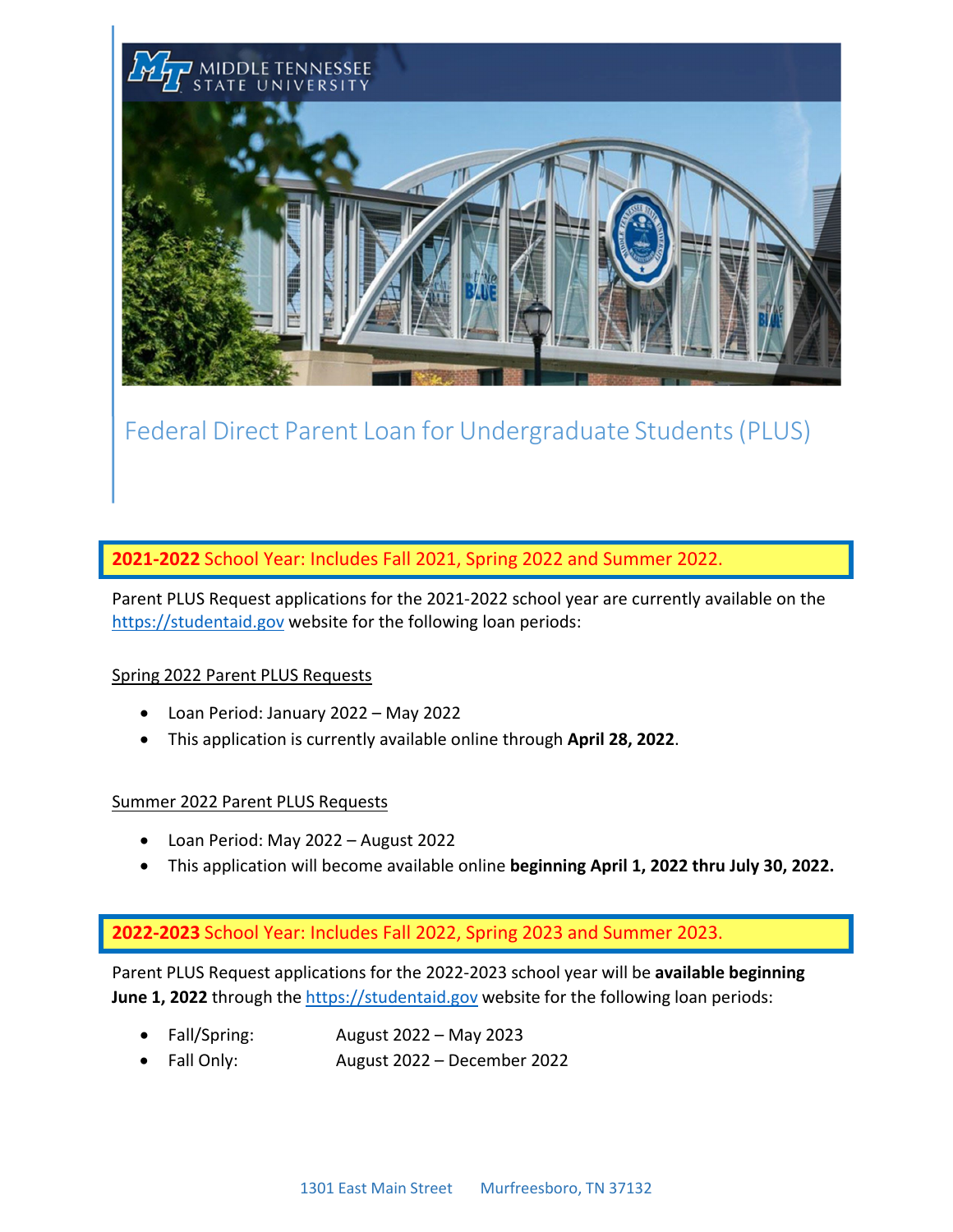# **Middle Tennessee State University Federal Direct Parent Loan for Undergraduate Students (PLUS)**

**Middle Tennessee State University does not automatically award PLUS as part of the financial aid awards packaged. However, parents with good credit histories may borrow funds through the PLUS program to assist with educational expenses of a dependent undergraduate student enrolled at least half-time in eligible coursework for aid.**

# **Who May Borrow?**

- Must be the biological or adoptive parent of the student.
- Step-parents may apply if married to the biological or adoptive parent and the step-parent's income and assets are listed on the FAFSA.

## **Eligibility Requirements**

- Student must have a [FAFSA](https://studentaid.gov/h/apply-for-aid/fafsa) completed and on file for the appropriate award year.
- The student must be considered dependent by FAFSA and enrolled at least half-time in courses counted towards the student's degree, and be admitted into an eligible degree seeking program.
- Both the student and parent must be a U.S. citizen or an eligible non-citizen.
- Student must be making [satisfactory](https://mtsu.edu/policies/student-affairs/502.php) academic progress per the policies of the university.
- Both the parent and the student cannot be in default on their own federal student loans or owe a refund on any federal grant or loan.
- The parent borrower must have a good credit standing as determined by the U.S. Department of Education loan servicing agency.

# **Application Process**

- The application for the Parent PLUS Loan can be found online at https://studentaid.gov.
- The parent must log in using the parent's FSA ID Username or E-mail Address and Password.
- After logging in, click 'Apply for Aid' and choose "Apply for a Parent PLUS Loan."
- Under the *Direct PLUS Loan Application for Parents* section, click the "Start" button. Continue to follow the prompts to complete the online application. *For assistance, call 1‐800‐557‐7394.*
- If credit is *approved*, first time PLUS Loan borrowers must complete **a PLUS MPN for Parents** (*Master Promissory Note*) on the same website at https://studentaid.gov . Once completed, **please allow 3‐5 business days for MTSU to receive notification that you have satisfied this requirement and to update the status on your child's PipelineMT account.**
- **\*\*Exciting Opportunity\*\*** Parent borrowers have the ability to complete an **'Annual Student Loan Acknowledgment'** at [https://studentaid.gov](https://studentaid.gov/) . This tool allows parents to see how much has been borrowed in federal loan funds before taking out additional Parent PLUS Loan funding, preview what your anticipated monthly payments may be, and understand important concepts concerning borrowing. Though not required at this time, parents are encouraged to complete 'The Annual Student Loan Acknowledgment' in order to be a more informed borrower.
- If credit is *denied* and the credit decision is not appealed or an endorser is not obtained, the dependent student may apply for an additional unsubsidized loan based on grade level and remaining eligibility for aid. Typically, the additional unsubsidized amount is up to \$4,000 for freshman and sophomores annually. Juniors and seniors may be eligible for up to an additional \$5,000 annually.